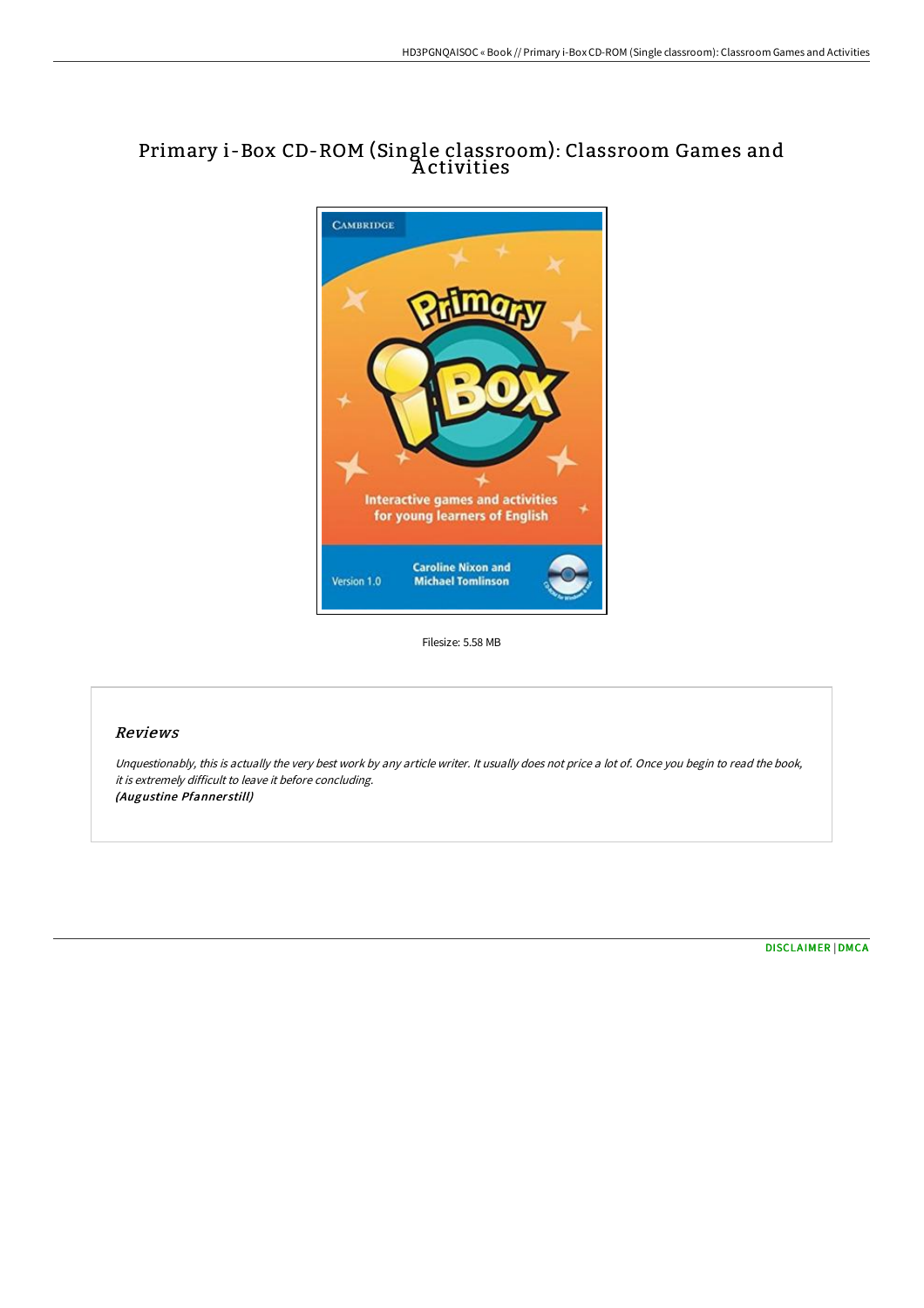## PRIMARY I-BOX CD-ROM (SINGLE CLASSROOM): CLASSROOM GAMES AND ACTIVITIES



CAMBRIDGE UNIVERSITY PRESS, United Kingdom, 2009. CD-ROM. Condition: New. Language: English . Brand New. Designed to make learning fun and encourage communication in the Primary classroom, the Primary i-Box is a collection of seven teacher-led, multi-media games and activities. It includes all the key vocabulary from the Young Learners English (YLE) Starters, Movers and Flyers tests, with customisable games that allow you to select which vocabulary to practise. To make this an even more flexible resource, all spellings and pronunciation are given in British and American English, so you can choose! Primary i-Box can be used with an interactive whiteboard or a computer and projector.

 $\sqrt{\frac{1}{100}}$ Read Primary i-Box CD-ROM (Single [classroom\):](http://techno-pub.tech/primary-i-box-cd-rom-single-classroom-classroom-.html) Classroom Games and Activities Online  $\mathbf{E}$ Download PDF Primary i-Box CD-ROM (Single [classroom\):](http://techno-pub.tech/primary-i-box-cd-rom-single-classroom-classroom-.html) Classroom Games and Activities